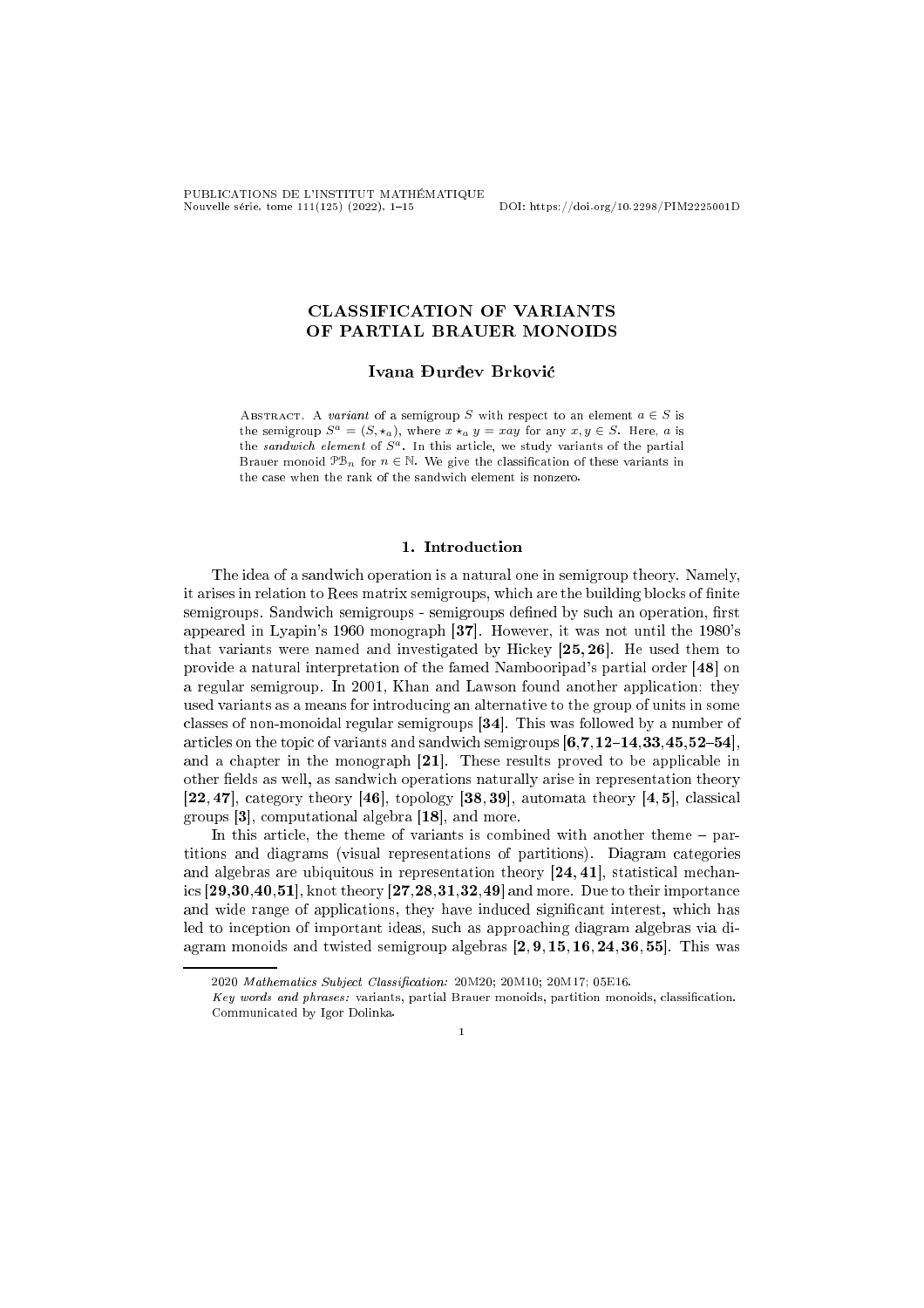### $2$   $$\rm DURDEV$  BRKOVIĆ  $\,$

beneficial for the theory of semigroups as well, as diagram monoids have interesting structural and combinatorial properties. In terms of structure, they are closely related to ertain transformation semigroups and are natural examples of regular ∗-semigroups. On the other hand, their ombinatorial stru
ture opened new directions for research in the area of combinatorial semigroup theory  $[9, 11, 19]$ . In parti
ular, partial Brauer algebras and monoids have re
ently re
eived mu
h attention  $[1, 9, 11, 17, 20, 23, 35, 42-44]$  and alongside their planar counterparts, Motzkin algebras and monoids, are an emerging topic in current research efforts.

Classification of variants of a semigroup is a natural goal, one that presents itself because of the very definition of a variant. In 2003 and 2004 respectively, Tsyaputa classified variants of the full transformation monoid over a finite set  $\mathcal{T}_n$ [52], and its counterpart containing partial maps,  $\mathfrak{PT}_n$  [53]. In 2018, Dolinka and East classified sandwich semigroups of linear transformations [8], thereby covering variants of  $\mathcal{M}_n(\mathbb{F})$  (the semigroup of all  $n \times n$  matrices over a field  $\mathbb{F}$ ), as well. Finally, in  $[12]$ , the authors classified sandwich semigroups of Brauer diagrams, which includes variants of the Brauer monoid  $\mathcal{B}_n$ , as well. In this article, we continue the theme by considering variants of the partial Brauer monoid  $\mathcal{PB}_n$ . The arti
le is organised as follows. In Se
tion 2, we introdu
e the notions and notation needed for understanding the rest of the article. In Section 3, we present the notions specific to partitions and diagrams, and we develop a toolbox for dealing with partial Brauer partitions. Section 4 contains the crux of the article, where we present the combinatorial analysis from which we infer the recurrence relation describing the number of  $\mathcal{L}\text{-classes}$  (R-classes) in a regular  $\mathcal{D}\text{-class}$  of a variant  $\mathcal{PB}_n^{\alpha}$ . Furthermore, in Lemma 4.4, we prove an inequality whi
h is vital for proving the main result, Theorem 4.1, where we classify the variants of the form  $\mathcal{PB}_n^{\alpha}$ , where the sandwich element  $\alpha$  has non-zero rank. The remaining case, when the rank of the sandwich element is zero, is considered in Section 5.

## 2. Preliminaries

Let S be a semigroup. Recall that Green's preorders on  $S$  are defined, for  $x, y \in S$  by

$$
x \leqslant_{\mathcal{R}} y \Leftrightarrow xS^1 \subseteq yS^1, \quad x \leqslant_{\mathcal{L}} y \Leftrightarrow S^1x \subseteq S^1y, \quad x \leqslant_{\mathcal{J}} y \Leftrightarrow S^1xS^1 \subseteq S^1yS^1,
$$

where  $S^1$  is the monoid obtained from S by adjoining an identity element 1, if necessary. Then, Green's relations of S are defined as follows: for  $\mathcal{K} \in \{ \mathcal{R}, \mathcal{L}, \mathcal{J} \}$ , we define  $\mathcal{K} = \leqslant_{\mathcal{K}} \cap \geqslant_{\mathcal{K}}$ , and we combine these to obtain  $\mathcal{H} = \mathcal{R} \cap \mathcal{L}$  and  $\mathcal{D} =$  $\mathcal{R} \circ \mathcal{L} = \mathcal{L} \circ \mathcal{R}$ . These relations are clearly equivalences. For  $x \in S$ , and for  $\mathcal{K} \in \{ \mathcal{R}, \mathcal{R} \}$  $\mathcal{L}, \mathcal{H}, \mathcal{D}, \mathcal{J}$ , let  $K_x$  denote the X-class of S containing x.

For  $T \subseteq S$ , let  $E(T) = \{x \in T : x = x^2\}$  denote the set of all idempotents of S that belong to T. An element  $x \in S$  is regular if  $x = xyx$  and  $y = yxy$  for some  $y \in S$ , and Reg(S) denotes the set of all regular elements in S. It is well known that for  $x \in \text{Reg}(S)$  we have  $D_x \subseteq \text{Reg}(S)$ .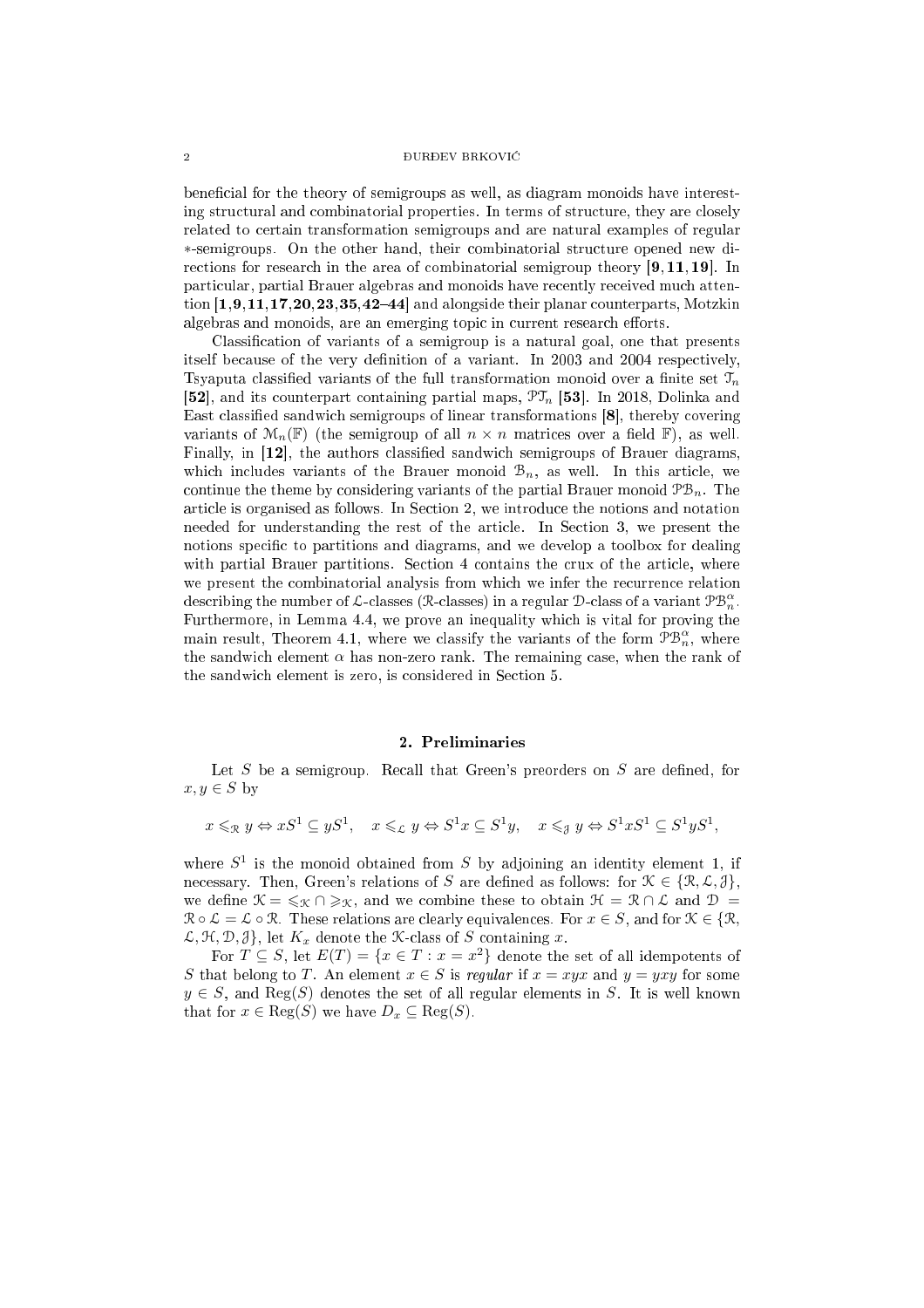It is easily seen that any semigroup homomorphism preserves Green's lasses and maps idempotents to idempotents, as well as regular elements to regular elements. If S is a monoid with identity 1, let  $G(S) = \{x \in S : (\exists y \in S) xy = yx = 1\}$ denote the group of units of S.

Next, let S be a semigroup, and consider the variant  $S^a = (S, \star_a)$ , where  $x \star_a y = xay$  for  $x, y \in S$ . To avoid confusion, we denote the Green's relations of  $S^a$ by  $\mathbb{R}^a$ ,  $\mathcal{L}^a$ ,  $\mathcal{H}^a$ ,  $\mathcal{D}^a$  and  $\mathcal{J}^a$ . Similarly, for each  $\mathcal{K} \in \{\mathcal{R}, \mathcal{L}, \mathcal{H}, \mathcal{D}, \mathcal{J}\}\$  and each  $x \in S$ ,  $K_x^a$  denotes the  $\mathcal{K}^a$ -class of  $S^a$  containing x. As in [13], we define the *P-sets* of  $S^a$ :

$$
P_1^a = \{x \in S : xa \, \mathcal{R}x\}
$$
  
\n
$$
P_2^a = \{x \in S : ax \, \mathcal{L}x\}
$$
  
\n
$$
P_2^a = \{x \in S : ax \, \mathcal{L}x\}
$$
  
\n
$$
P^a = P_1^a \cap P_2^a
$$

These sets shape the Green's classes of  $S^a$ , as proved in [8, Theorem 2.13] (the partial semigroup in the proof is simply the semigroup  $S$ ). We state the result for onvenien
e.

THEOREM 2.1. Let S be a semigroup with  $a \in S$ . In the variant  $S^a$ , we have

(i) 
$$
R_x^a = \begin{cases} R_x \cap P_1^a, & \text{if } x \in P_1^a \\ \{x\}, & \text{if } x \in S \smallsetminus P_1^a, \\ \{x\}, & \text{if } x \in S \smallsetminus P_1^a, \end{cases}
$$
  
\n(ii)  $L_x^a = \begin{cases} L_x \cap P_2^a, & \text{if } x \in P_2^a \\ \{x\}, & \text{if } x \in S \smallsetminus P_2^a, \\ \{x\}, & \text{if } x \in S \smallsetminus P_2^a, \\ \{x\}, & \text{if } x \in S \smallsetminus P_1^a, \\ \{x\}, & \text{if } x \in S \smallsetminus (P_1^a \cup P_2^a), \\ \{x\}, & \text{if } x \in S \smallsetminus (P_1^a \cup P_2^a), \\ \{x\}, & \text{if } x \in S \smallsetminus P_3^a. \end{cases}$   
\n(iii)  $H_x^a = \begin{cases} H_x, & \text{if } x \in P^a \\ \{x\}, & \text{if } x \in P_1^a \\ \{x\}, & \text{if } x \in S \smallsetminus P_3^a, \\ \{D_x^a, & \text{if } x \in S \smallsetminus P_3^a. \end{cases}$ 

If  $x \in S \setminus P^a$ , then  $H_x^a = \{x\}$  is a non-group  $\mathcal{H}^a$ -class in  $S^a$ .

## 3. Partial Brauer monoids

Let  $\mathbb{N} = \{0, 1, 2, \ldots\}$  denote the set of all natural numbers. For an integer  $n \geq 1$ write  $[n] = \{1, \ldots, n\}$ , and write  $[0] = \emptyset$ . For  $A \subseteq \mathbb{N}$ , let  $A' = \{a' : a \in A\}$ . Now, for  $n \in \mathbb{N}$ , let  $\mathcal{PB}_n$  denote the set of all partitions of the set  $[n] \cup [n]'$  into blocks of size at most 2. A partition  $\alpha \in \mathcal{PB}_n$  may be visually presented in the form of a diagram, consisting of two rows of n vertices corresponding the elements of  $[n]$  and  $[n]'$  (increasing from left to right), where the vertex i is directly above the vertex i', and the elements of the same block are connected by a line drawn inside the rectangle formed by these vertices. In Figure 1, we present such diagrams for the partitions:

$$
\alpha = \{\{1,5\},\{2\},\{3,2'\},\{4\},\{6,5'\},\{7,7'\},\{1',6'\},\{3',4'\}\} \in \mathcal{PB}_7,
$$
  

$$
\beta = \{\{1,2\},\{3,2'\},\{4\},\{5,7\},\{6,6'\},\{1',3'\},\{4',7'\},\{5'\}\} \in \mathcal{PB}_7.
$$

It is easily seen that the diagram representing a partial Brauer partition is unique in terms of verti
es and edges it ontains (whi
h is not ne
essarily true for partitions of other types). Note that we identify the elements of the symmetric group  $\mathcal{S}_n$  with the corresponding elements of the group of units  $G(\mathcal{P}B_n)$ .

Blocks containing elements of both sets  $([n]$  and  $[n]')$  are called *transversals*. All other blocks are *non-transversals*. Non-singleton, non-transversal blocks are called *hooks* (upper or lower, if their elements belong to  $[n]$  or  $[n]'$ , respectively).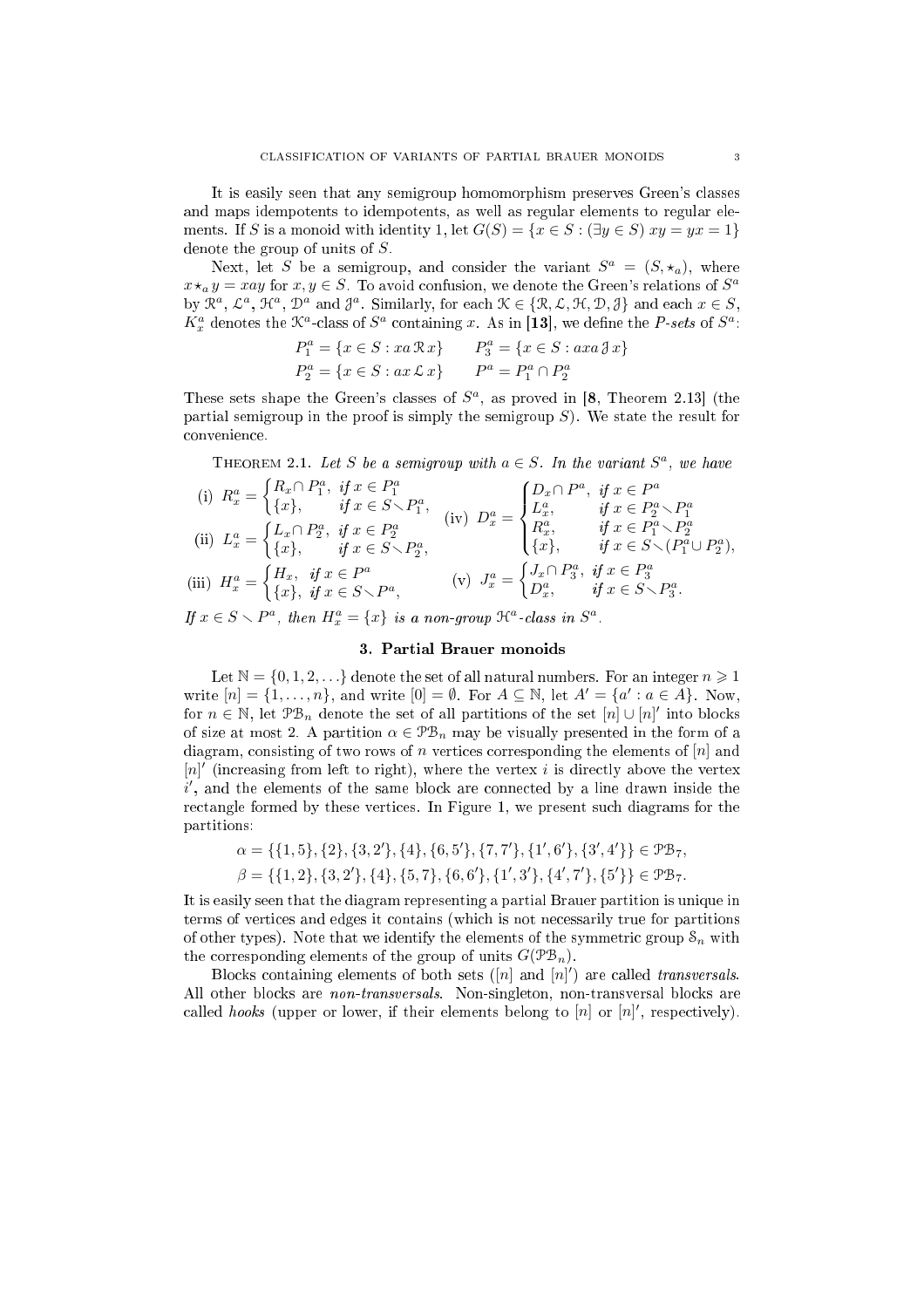The number of transversals in  $\alpha$  is the *rank* of  $\alpha$ , denoted rank $(\alpha)$ . Further, for  $\alpha \in \mathcal{PB}_n$ , we define the *domain*, *codomain*, *kernel*, *cokernel* and the sets of all nontransversal upper and lower blo
ks:

 $dom(\alpha) = \{x \in [n] : x \text{ belongs to a transversal of } \alpha\},\$ 

 $codom(\alpha) = \{x \in [n] : x' \text{ belongs to a transversal of } \alpha\},\$ 

 $\ker(\alpha) = \{ (x, y) \in [n] \times [n] : x \text{ and } y \text{ belong to the same block of } \alpha \},\$ 

 $\text{coker}(\alpha) = \{(x, y) \in [n] \times [n] : x' \text{ and } y' \text{ belong to the same block of } \alpha\},\$ 

 $N_U(\alpha) = \{ X \in \alpha : X \text{ is an upper non-transversal block of } \alpha \},\$ 

 $N_L(\alpha) = \{ X \in \alpha : X' \text{ is a lower non-transversal block of } \alpha \}.$ 

For example, in the partition  $\alpha$  from Figure 1, we have rank $(\alpha) = 3$ , dom $(\alpha) =$  $\{3, 6, 7\}$ , codom $(\alpha) = \{2, 5, 7\}$ , and the non-trivial kernel class (the only upper hook) is  $\{1, 5\}$ , while the non-trivial cokernel classes (i.e., the lower hooks) are  ${1, 6}$  and  ${3, 4}$ .

For  $n \in \mathbb{N}$  and partitions  $\alpha, \beta \in \mathcal{PB}_n$ , we define the product diagram  $\Pi(\alpha, \beta)$ in the following way:

- we modify the diagram representing  $\alpha$  by renaming each lower vertex  $x' \in [n]'$  to  $x''$ , hence obtaining the graph  $\alpha_{\downarrow}$  on  $[n] \cup [n]''$ ;
- we modify the diagram representing  $\beta$  by renaming each upper vertex  $x \in [n]$  to  $x''$ , hence obtaining the graph  $\beta^{\uparrow}$  on  $[n]'' \cup [n]$ ;
- we identify the vertices of the set  $[n]''$  in  $\alpha_{\downarrow}$  with the corresponding vertices of  $[n]''$  in  $\beta^{\uparrow}$ , and obtain the graph  $\Pi(\alpha, \beta)$ .

Finally, the product partition  $\alpha\beta$  of  $\alpha$  and  $\beta$  is the partial Brauer partition on [n]∪[n]' defined in the following way: for distinct  $i, j \in [n] \cup [n]$ ' we have  $\{i, j\} \in \alpha \beta$ if, and only if, vertices i and j in  $\Pi(\alpha, \beta)$  are connected by a path. In Figure 1, we provide an example illustrating this calculation.

$$
\alpha = \frac{\alpha + \frac{1}{2} \cdot \frac{1}{2}}{\alpha + \frac{1}{2} \cdot \frac{1}{2}} \rightarrow \frac{\alpha + \frac{1}{2} \cdot \frac{1}{2}}{\alpha + \frac{1}{2} \cdot \frac{1}{2}} \rightarrow \frac{\alpha + \frac{1}{2} \cdot \frac{1}{2}}{\alpha + \frac{1}{2} \cdot \frac{1}{2}} = \alpha \beta
$$

FIGURE 1. Multiplication of partitions  $\alpha$  and  $\beta$  via the product diagram  $\Pi(\alpha, \beta)$ .

In addition to these standard notions, we will also need some novel ones, in order to present our results effectively. As in [12], we say an equivalence  $\varepsilon$  is a 1-2-equivalence if each  $\varepsilon$ -class has size at most 2. We introduce a new term, tailored to partial Brauer partitions. Let  $\varepsilon$  be an equivalence on a set T, and let  $X \subseteq T$ . The pair  $(\varepsilon, X)$  is a *PB-pair* on T, if  $\varepsilon$  is a 1-2-equivalence, and each element of X belongs to a singleton  $\varepsilon$ -class. Note that any PB-pair on [n] is a kernel-domain pair  $(\text{ker}(\alpha), \text{dom}(\alpha))$ , for some  $\alpha \in \mathcal{PB}_n$  (and similarly, there exists  $\beta \in \mathcal{PB}_n$  such that  $(\mathrm{coker}(\beta), \mathrm{codom}(\beta))$  is the targeted pair). Thus, the elements of X are called the *domain* elements of the PB-pair, and  $|X|$  is the *rank* of the PB-pair.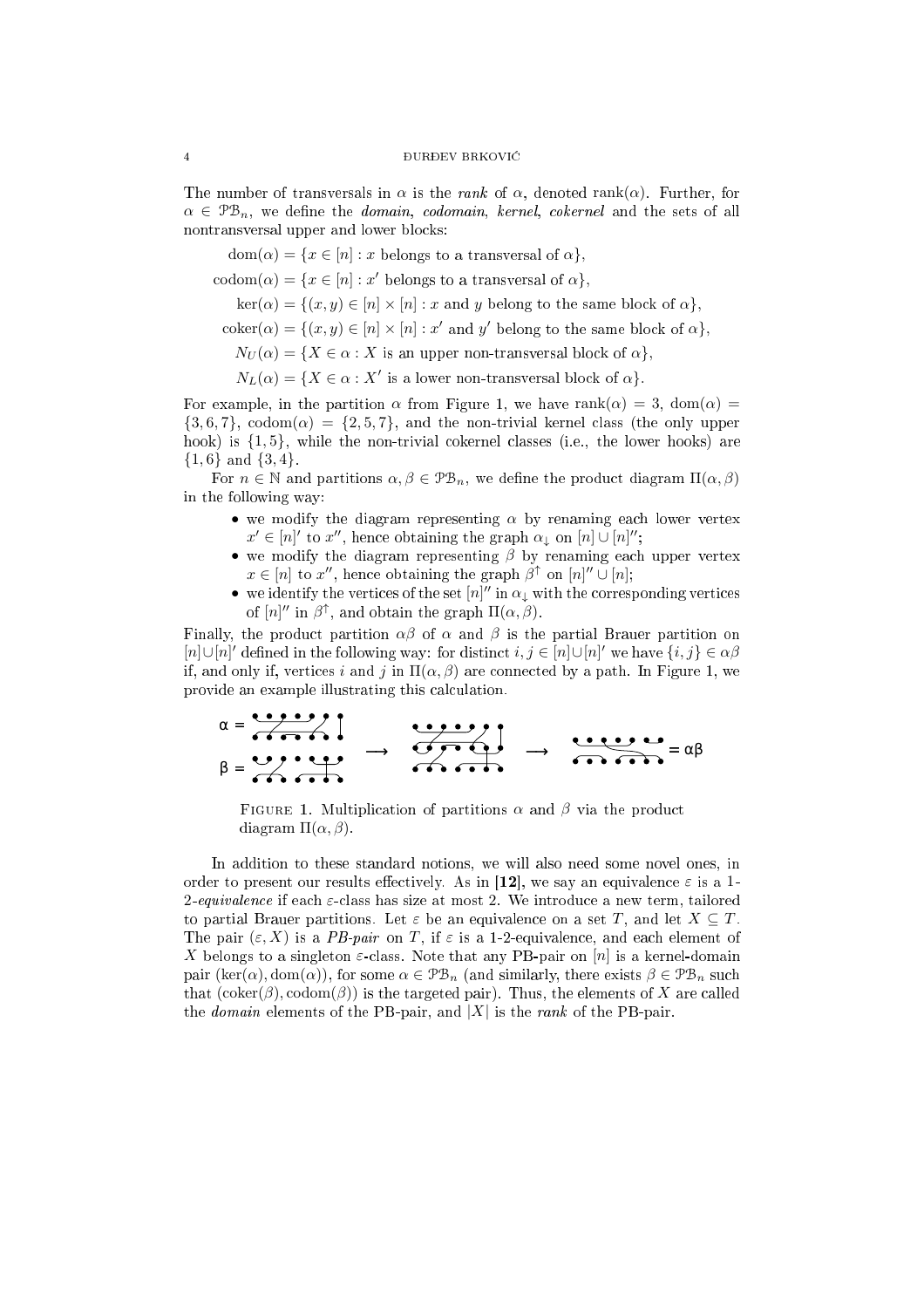Let  $(\varepsilon_1, X_1)$  and  $(\varepsilon_2, X_2)$  be PB-pairs on a set T and consider  $(\varepsilon_1 \vee \varepsilon_2, Z)$ , where

$$
Z = \{(x, y) \in X_1 \times X_2 : x \text{ and } y \text{ belong to the same class of } \varepsilon_1 \vee \varepsilon_2\}.
$$

We say that  $(\varepsilon_1 \vee \varepsilon_2, Z)$  is the join of the PB-pairs  $(\varepsilon_1, X_1)$  and  $(\varepsilon_2, X_2)$ , and we denote it  $(\varepsilon_1, X_1) \vee (\varepsilon_2, X_2)$ . Note that, in general, the join of two PB-pairs is not a PB-pair. The set Z is called the *domain* of the join, and  $|Z|$  is the rank of the join, denoted rank $((\varepsilon_1, X_1) \vee (\varepsilon_2, X_2))$ . Note that the rank of the join does not depend on the order of PB-pairs (in other words, the join  $(\varepsilon_2, X_2) \vee (\varepsilon_1, X_1)$  has the same rank). Furthermore, each element of  $X_1$   $(X_2)$  occurs in at most one pair of Z, as  $\varepsilon_1$  and  $\varepsilon_2$  are 1-2-equivalences, and elements of the domains belong to singleton lasses of the orresponding equivalen
e. Just as a PB-pair represents a half of some partition, the join of PB-pairs represents identifying vertices in some product diagram (where  $\varepsilon_1 \vee \varepsilon_2$  is the resulting equivalence on the middle row and Z contains the terminal vertices of the paths that will determine the transversals of the produ
t).

To visually present a PB-pair  $(\varepsilon, X)$  on a finite set T, we will use the same technique as for diagrams. We arrange  $|T|$  vertices in a row, and identify them with the elements of T (if  $T = [n]$  for some  $n \in \mathbb{N}$ , we arrange them in the ascending order). Then, elements belonging to the same  $\varepsilon$ -class are connected by a line drawn above the verti
es. Finally, ea
h of the elements of the domain is the starting point of an upward straight line. Effectively, it means drawing a half-diagram, as in Figure 2.



Figure 2. A visual presentation of a PB-pair.

We may also visually present the join of two PB-pairs. This will correspond to the middle part of a product diagram. Namely, in the join of the PB-pairs  $(\varepsilon_1, X_1)$ and  $(\varepsilon_2, X_2)$  on a set T, the first PB-pair is drawn in the way described above and the se
ond one is drawn on the same set of verti
es, but all the lines orresponding to the  $\varepsilon_2$ -connections and elements of  $X_2$  will be drawn below the vertices, as in Figure 3. Clearly, the elements of the domain of the join correspond to the *domain* 



Figure 3. A visual presentation of the join of two PB-pairs.

paths - paths connecting elements of  $X_1$  and  $X_2$  (including the trivial paths, as well). Such a path connects an upward straight line and a downward straight line, while the rest of the path is made up by hooks. In fact, such a component of the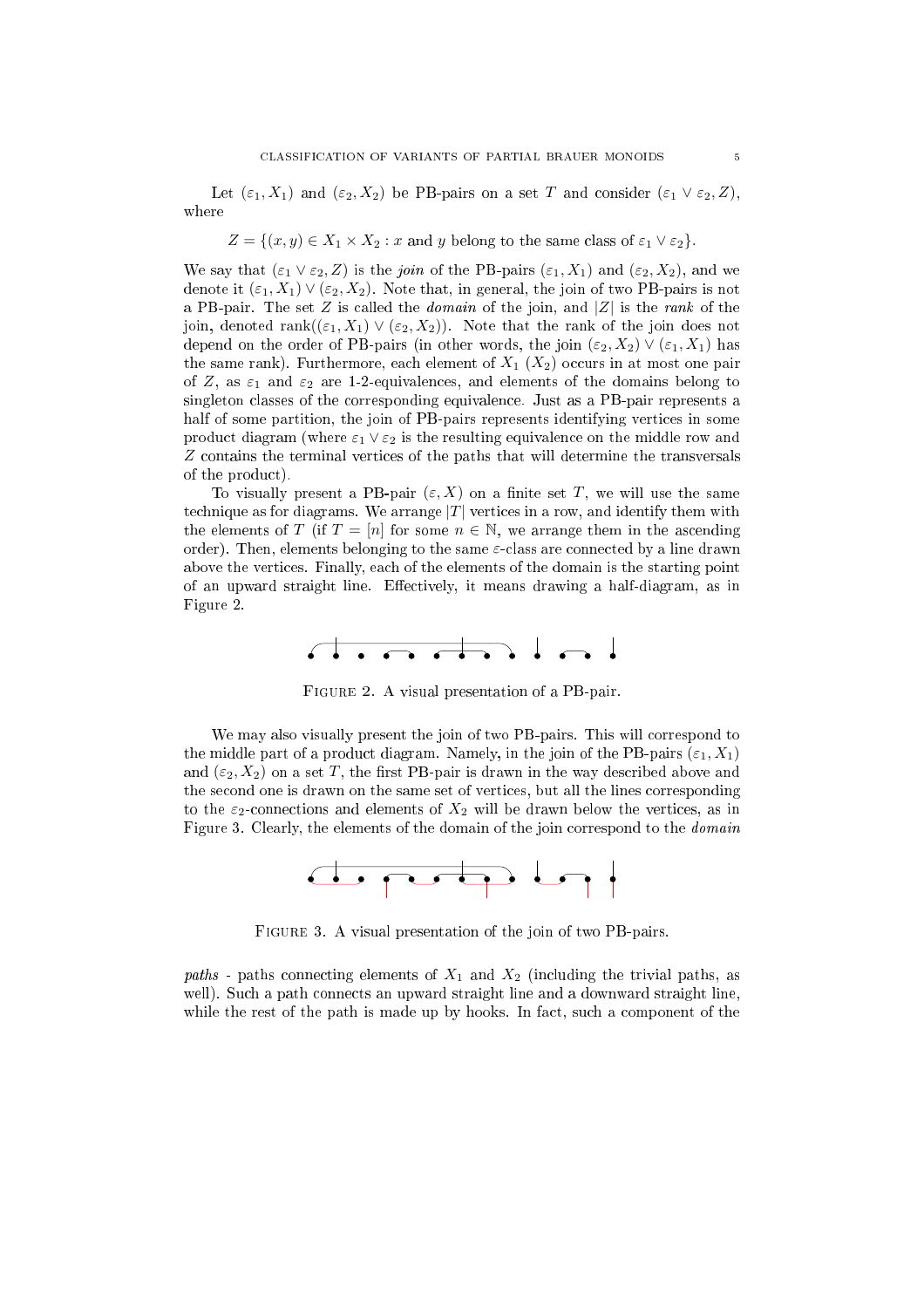#### 6 **DUREV BRKOVIĆ**

graph is of form

$$
(P) \t u \xleftarrow{\varepsilon_2} w_1 \xleftarrow{\varepsilon_1} \cdots \xleftarrow{\varepsilon_2} w_{2k-1} \xleftarrow{\varepsilon_1} v,
$$

for some  $u \in X_1, v \in X_2, k \geq 1$  and  $w_1, \ldots, w_{2k-1} \in [n]$ ,

(If  $u = v$ , we have a trivial domain path.) Note that all the vertices  $w_1, \ldots, w_{2k-1}$ belong to a non-singleton  $\varepsilon_1$ -class and to a non-singleton  $\varepsilon_2$ -class.

This graphical construction is quite similar to graphs  $\Lambda(\alpha)$  and  $\Gamma_{\alpha}$  in [9] and [10], respectively. In both cases the graph was to determine whether  $\alpha$  is an idempotent, which boils down to whether  $rank(\alpha^2) = rank(\alpha)$ . Here, our graphs will be used to determine if  $rank(\alpha \xi) = rank(\alpha)$ , which is a more general problem.

In our discussion, we will rely on the notions and conclusions made here, even without explicitly mentioning the visual presentations.

## 4. Variants of  $\mathfrak{P}_{n}$

Let  $n \in \mathbb{N}$  and let  $\alpha \in \mathcal{PB}_n$ . Put  $r = \text{rank }\alpha$  and consider the variant  $\mathcal{PB}_n^{\alpha}$ . In  $[12,$  Proposition 5.7 it was proved that

$$
P_1^{\alpha} = \{ \xi \in \mathcal{PB}_n : \text{rank}(\xi \alpha) = \text{rank}(\xi) \},
$$

$$
P_2^{\alpha} = \{ \xi \in \mathcal{PB}_n : \text{rank}(\alpha \xi) = \text{rank}(\xi) \},
$$

$$
\text{Reg}(\mathcal{PB}_n^{\alpha}) = P^{\alpha} = P_3^{\alpha} = \{ \xi \in \mathcal{PB}_n : \text{rank}(\xi \alpha) = \text{rank}(\alpha \xi) = \text{rank}(\xi) \}
$$

$$
= \{ \xi \in \mathcal{PB}_n : \text{rank}(\alpha \xi \alpha) = \text{rank}(\xi) \}.
$$

Furthermore, we have

PROPOSITION 4.1. If  $\xi \in P^{\alpha} = \text{Reg}(\mathcal{P} \mathcal{B}_{n}^{\alpha})$ , then

(i)  $R_{\xi}^{\alpha} = R_{\xi} \cap P^{\alpha} = {\sigma \in P^{\alpha} : \ker(\sigma) = \ker(\xi), \text{ and } \dim(\sigma) = \dim(\xi)},$ 

(ii)  $L_{\xi}^{\alpha} = L_{\xi} \cap P^{\alpha} = {\sigma \in P^{\alpha} : \text{coker}(\sigma) = \text{coker}(\xi), \text{ and } \text{codom}(\sigma) = \text{codom}(\xi)},$ 

(iii)  $D_{\xi}^{\alpha} = D_{\xi} \cap P^{\alpha} = {\sigma \in P^{\alpha} : \text{rank}(\sigma) = \text{rank}(\xi)}.$ 

Thus, the regular  $\mathfrak{J}^{\alpha} = \mathfrak{D}^{\alpha}$ -classes of  $\mathfrak{PB}_n^{\alpha}$  are precisely the sets

$$
D_k^{\alpha} = D_k \cap P^{\alpha} = \{ \xi \in P^{\alpha} : \text{rank}(\xi) = k \} \quad \text{for each } 0 \leq k \leq r.
$$

These form a chain under the usual ordering of  $\mathcal{J}^{\alpha}$ -classes:  $D_k^{\alpha} \leq D_l^{\alpha} \Leftrightarrow k \leq l$ .

PROOF. Part (iii) follows from  $[12,$  Proposition 5.8. We prove only (i), as the proof for (ii) is dual. Let  $\xi \in P^{\alpha}$ . Since  $R^{\alpha}_{\xi} \subseteq D^{\alpha}_{\xi} \subseteq \text{Reg}(\mathcal{P} \mathcal{B}^{\alpha}_{n}) = P^{\alpha}$ , Theorem  $2.1(i)$  gives

$$
R_{\xi}^{\alpha} = R_{\xi}^{\alpha} \cap P^{\alpha} = R_{\xi} \cap P_{1}^{\alpha} \cap P^{\alpha} = R_{\xi} \cap P^{\alpha}.
$$

The last equality in (i) follows from  $[12,$  Theorem 4.9(iv). The statement about the regular  $\mathcal{D}^{\alpha}$ -classes was proved in [12, Proposition 5.8(i)].

Now, we consider a regular  $\mathcal{D}^{\alpha}$ -class, with the aim to calculate the number of  $\mathcal{L}^{\alpha}$ -classes in it. Let  $0 \leqslant q \leqslant r = \text{rank}(\alpha)$ , and consider an  $\mathcal{L}^{\alpha}$ -class in  $D_q^{\alpha}$ . By Lemma 4.1(ii), such a class is uniquely determined by the properties of the lower row of its elements (the okernelodomain ombination). If we want to enumerate these classes, we need to know which cokernel-codomain pairs occur in elements of  $D_q^{\alpha}$ . Such a pair is a PB-pair on  $[n] = \{1, \ldots, n\}.$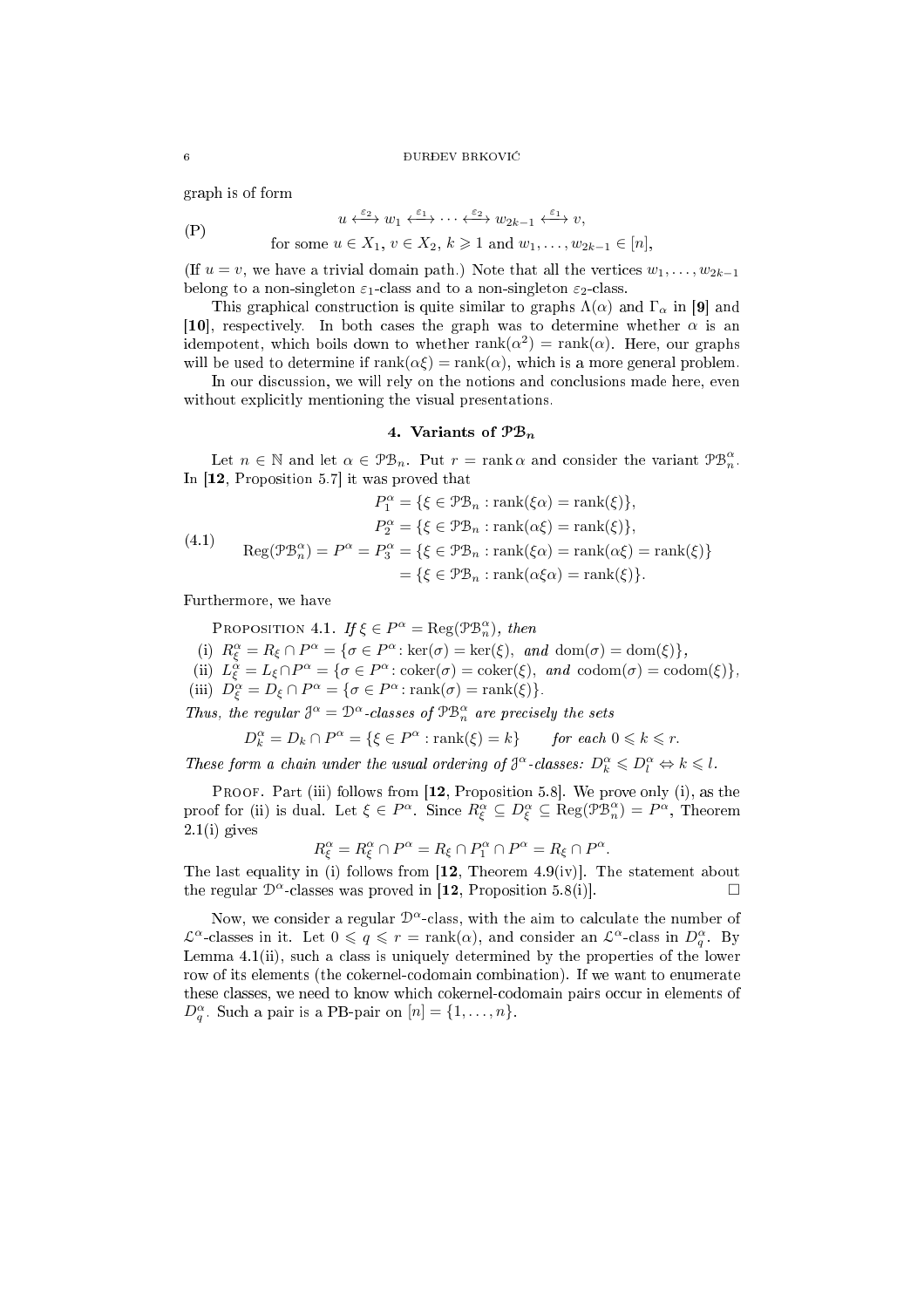In order to calculate the number of these PB-pairs, we will introduce additional notation. For  $m \in \mathbb{N}$  and  $0 \leq k \leq m$  with  $k \equiv m \pmod{2}$ , let us fix the equivalence  $\varepsilon_{m,k}$  with classes  $\{1\}, \ldots, \{k\}, \{k+1, k+2\}, \ldots, \{m-1, m\}.$  Furthermore, for  $m, k, t, q \in \mathbb{N}$ , let  $\mu(m, k, t, q)$  be the number of PB-pairs  $(\eta, X)$  such that  $|X| = q$ and rank $((\varepsilon_{m,k}, [t]) \vee (\eta, X)) = q$ . If the equivalence  $\varepsilon_{m,k}$  is undefined, or  $(\varepsilon_{m,k}, [t])$ is not a PB-pair, we fix  $\mu(m, k, t, q) = 0$ . Note that, by symmetry,  $\mu(m, k, t, q)$  is also the number of PB-pairs  $(\eta, X)$  such that  $|X| = q$  and the rank of  $(\eta, X) \vee (\varepsilon_{m,k}, [t])$ is q. Now, we may prove the following two lemmas.

LEMMA 4.1. Let  $n \in \mathbb{N}$  and  $\alpha \in \mathcal{PB}_n$ . Put  $r = \text{rank}\,\alpha$  and let k denote the number of singleton classes in  $\ker(\alpha)$ . For  $0 \leqslant q \leqslant r$ , in the variant  $\mathfrak{PB}_n^{\alpha}$ , we have  $|D_q^{\alpha}/\mathcal{L}^{\alpha}| = \mu(n,k,r,q).$ 

PROOF. Let  $0 \leqslant q \leqslant r = \text{rank}(\alpha)$ . As we noted above,  $|D_q^{\alpha}/\mathcal{L}^{\alpha}|$  is the number of all PB-pairs on  $[n]$  that occur as cokernel-codomain pairs in the elements of  $D_q^{\alpha}$ . Let  $(\eta, X)$  be such a PB-pair. Firstly, note that  $|X| = q$ , since  $D_q^{\alpha}$  contains only elements of rank q. Secondly, note that the join  $(\eta, X) \vee (\text{ker}(\alpha), \text{dom}(\alpha))$ has rank q. Let us elaborate. Since  $\eta = \text{coker}(\xi)$  and  $X = \text{codom}(\xi)$  for some  $\xi \in P^{\alpha} \subseteq P_1^{\alpha}$ , from (4.1) follows rank( $\xi \alpha$ ) = rank( $\xi$ ), which means that the join  $(\eta, X) \vee (\ker(\alpha), \text{dom}(\alpha))$  has rank |X|.

Thirdly, we show that each PB-pair  $(\eta, X)$  on  $[n]$  such that

(a)  $|X| = q$ , and (b) the join  $(\eta, X) \vee (\ker(\alpha), \text{dom}(\alpha))$  has rank q,

occurs as a cokernel-codomain pair of an element from  $D_q^{\alpha}$ . Let  $(\eta, X)$  be a PBpair on [n] that satisfies these requirements. Let  $\beta \in D_q^{\alpha}$ , and consider a partition  $\gamma \in \mathcal{PB}_n$  with

 $\ker(\gamma) = \ker(\beta)$ ,  $\dim(\gamma) = \dim(\beta)$ , and  $\operatorname{coker}(\gamma) = \eta$ ,  $\operatorname{codom}(\gamma) = X$ .

(such a partial Brauer partition clearly exists). Then, the first two properties and Proposition (4.1) imply  $\gamma \in P_2^{\alpha}$  (because rank $(\alpha \beta)$  = rank $(\beta)$ , so rank $(\alpha \gamma)$  = rank( $\gamma$ )). Similarly, the last two properties and (4.1) imply  $\gamma \in P_1^{\alpha}$  (because the join  $(\eta, X) \vee (\ker(\alpha), \text{dom}(\alpha))$  has rank q. Thus, we have  $\gamma \in P^{\alpha}$ . Since rank $(\gamma) = |X| = q$ , from Proposition 4.1 we deduce  $\gamma \in D_q^{\alpha}$ .

We have proved that  $|D_q^{\alpha}/\mathcal{L}^{\alpha}|$  is the number of all PB-pairs on  $[n]$  satisfying (a) and (b). We claim that the number of such pairs is  $\mu(m, k, r, q)$ . Recall that k denotes the number of singletons in the partition corresponding  $\ker(\alpha)$ . Note that the PB-pairs (ker( $\alpha$ ), dom( $\alpha$ )) and ( $\varepsilon_{n,k}$ , [r]) have equal ranks and their equivalences have the same number of singletons. Thus, there exists a bijection  $\phi \in \mathcal{S}_n$  mapping dom( $\alpha$ ) to [r], and the classes of ker( $\alpha$ ) to the classes of  $\varepsilon_{n,k}$ . Hence, for a PB-pair  $(\eta, X)$  on [n] satisfying (a) and (b), we may define a PB-pair  $(\eta_{\phi}, X_{\phi})$  on [n] with  $\eta_{\phi} = \{(x\phi, y\phi) : (x, y) \in \eta\}$  and  $X_{\phi} = \{x\phi : x \in X\}$ . Since  $\phi$  maps dom( $\alpha$ ) to [r], and since it maps the classes of  $ker(\alpha)$  to the classes of  $\varepsilon_{n,k}$ , the rank of the join  $(\eta_{\phi}, X_{\phi}) \vee (\varepsilon_{n,k}, [r])$  is q. It easily seen that  $(\eta, X) \mapsto (\eta_{\phi}, X_{\phi})$  is a bijection mapping PB-pairs on  $[n]$  satisfying (a) and (b) to PB-pairs on  $[n]$  of rank q such that the rank of their join with  $(\varepsilon_{m,k}, [r])$  is q. Therefore,  $|D_q^{\alpha}/\mathcal{L}^{\alpha}| = \mu(m,k,r,q)$ .

Of ourse, the dual statement immediately follows: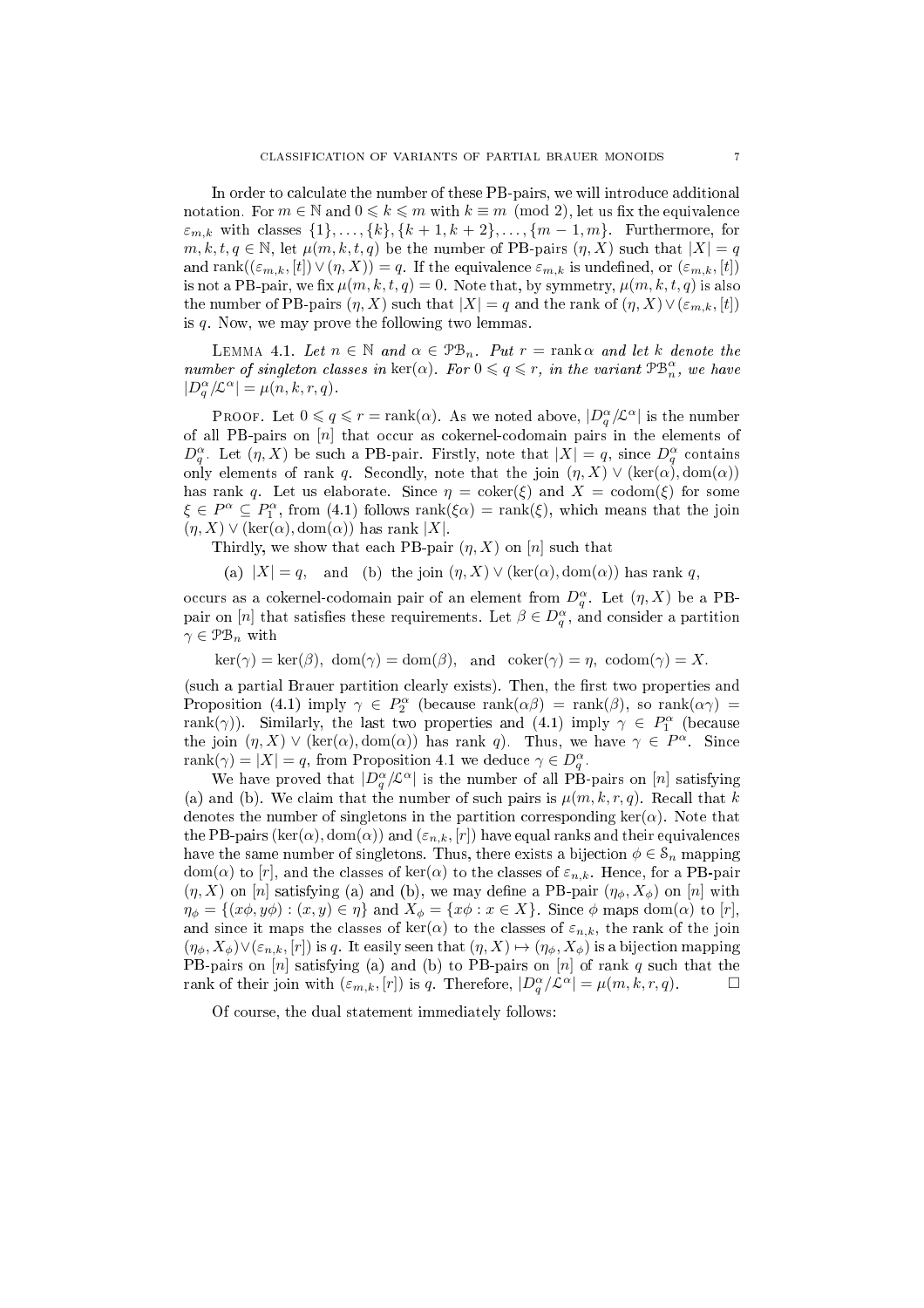LEMMA 4.2. Let  $n \in \mathbb{N}$  and  $\alpha \in \mathcal{PB}_n$ . Put  $r = \text{rank}\,\alpha$  and let k denote the number of singleton classes in coker( $\alpha$ ). For  $0 \leq q \leq r$ , in  $\mathfrak{PB}_n^{\alpha}$  holds:

$$
|D_q^{\alpha}/\mathcal{R}^{\alpha}| = \mu(n,k,r,q).
$$

In the following lemma, we will prove a recurrence describing the numbers  $\mu(m, k, r, q)$ .

LEMMA 4.3. For  $n, k, r, q \in \mathbb{N}$ , the numbers  $\mu(n, k, r, q)$  satisfy the following recurrence.

(i) 
$$
\mu(n, k, r, q) = (n - k)\mu(n - 2, k, r, q) + \mu(n - 1, k - 1, r - 1, q - 1)
$$
  
\t $+ \mu(n - 1, k - 1, r - 1, q) + (k - r)\mu(n - 2, k - 2, r - 1, q)$   
\t $+ (r - 1)\mu(n - 2, k - 2, r - 2, q)$   
\t $\text{if } n \ge k \ge r \ge q > 0 \text{ and } n \equiv k \pmod{2}.$   
\t(ii)  $\mu(n, k, r, 0) = \sum_{i=0}^{\lfloor \frac{n}{2} \rfloor} {n \choose 2i} (2i - 1)!! \text{ if } n \ge k \ge r \text{ and } n \equiv k \pmod{2}.$ 

(iiii)  $\mu(n, k, r, q) = 0$ , otherwise.

**PROOF.** Recall that, for  $n, k, r, q \in \mathbb{N}$ ,  $\mu(n, k, r, q)$  is the number of PB-pairs  $(\eta, X)$  such that  $|X| = q$  and the rank of the join  $(\varepsilon_{n,k}, [r]) \vee (\eta, X)$  is q. Consider the PB-pair  $(\varepsilon_{n,k}, [r])$ . We may present it visually as in the example in Figure 2.

- If  $r \geqslant q > 0$ , consider the element r. The question is: what role can be played by this element in  $\eta$ ? We have five cases:
	- **Case 1:** The element r is an element of X (the domain of our pair). Then, we have chosen one of the q elements of X, so the remaining  $n-1$  elements can be connected to construct a suitable PB-pair in  $\lambda(n-1,k-1,r-1,q-1)$ ways.
	- **Case 2:** The element r is a member of a singleton  $\eta$ -class, outside of X. Then, the remaining  $n-1$  elements can be connected to construct a suitable PBpair in  $\lambda(n-1, k-1, r-1, q)$  ways.
	- **Case 3:** The element  $r$  is connected to an element  $b$  belonging to a twoelement  $\varepsilon_{n,k}$ -class (i.e.,  $b \in \{k+1,\ldots,n\}$ ). There are  $n-k$  such elements. In that case, these three elements  $(r, b, \text{ and } b)$ 's pair) may be considered as a single domain element. This element and the remaining  $n-3$  elements can be connected to form a suitable PB-pair in  $\lambda(n-2, k, r, q)$  ways.
	- **Case 4:** The element  $r$  is connected to an element  $b$ , which forms a singleton  $\varepsilon_{n,k}$ -class and is outside of [r] (i.e.,  $b \in \{r+1,\ldots,k\}$ ). There are  $k-r$ such elements. Then, the remaining  $n-2$  elements can be connected to construct a suitable PB-pair in  $\lambda(n-2, k-2, r-1, q)$  ways.
	- **Case 5:** The element r is connected to an element b, which belongs to  $[r-1]$ . Obviously, there are  $r-1$  such elements). Then, the remaining  $n-2$  elements can be connected to construct a suitable PB-pair in  $\lambda(n-2, k-2, r-2, q)$ ways.

These cases are depicted in Figure 4. We add up the values in these five cases, and obtain the same recurrence as in the case (i).

• If  $q = 0$ , we fix  $X = \emptyset$ , and count all the possible 1-2-partitions of the set [n]. Note that the number of two-element lasses an be any number between 0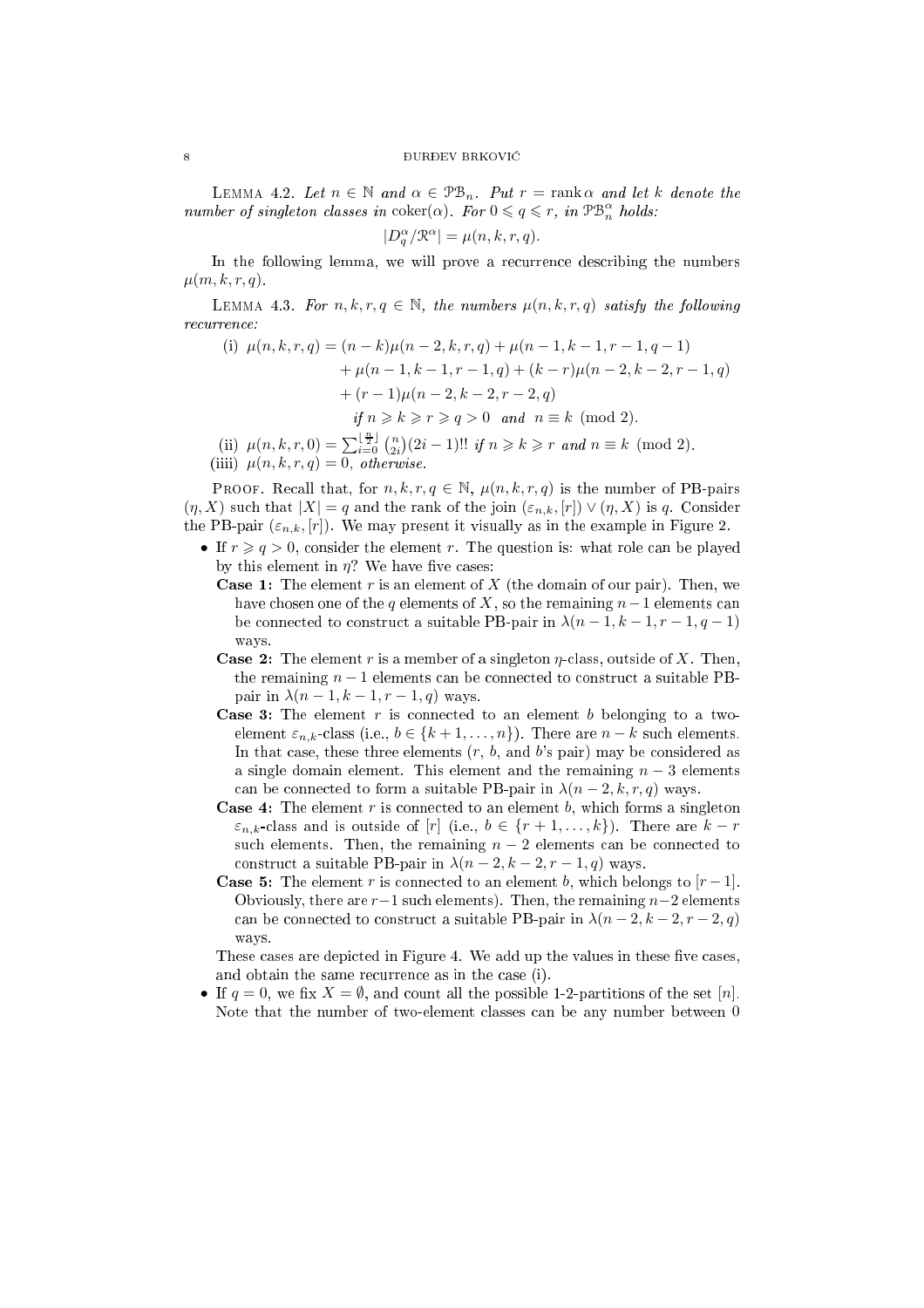and  $\lfloor \frac{n}{2} \rfloor$ . If there are *i* such classes, then the vertices belonging to these classes can be chosen in  $\binom{n}{2i}$  ways (the remaining vertices form singleton  $\varepsilon$ -classes). These  $2i$  elements can be paired in  $(2i-1)!!$  ways. We obtain the same formula as in the case (ii).

- If  $r < q$ , there exists no PB-pair that can generate a q-domain join with  $(\varepsilon_{n,k}, [r])$ . Thus, in this case we have  $\mu(n,k,r,q) = 0$ .
- If either  $n \geq k \geq r$  or  $n \equiv k \pmod{2}$  is false, then these numbers do not correspond to any PB-pair, so in this case we have  $\mu(n, k, r, q) = 0$ . This case and the previous one orrespond to the part (iii).

So, the numbers  $\mu(n, k, r, q)$  satisfy the stated recurrence, and the result follows.  $\Box$ 



FIGURE 4. Cases 1-5 in the proof of Lemma 4.3. The connections from  $\varepsilon_{n,k}$  are coloured black, and those from  $\eta$  are coloured red.

Now, we investigate the properties of the numbers  $\mu(n, k, r, q)$ .

LEMMA 4.4. Let  $n, k, r, q \in \mathbb{N}$  with  $n \geq k \geq r \geq q \geq 1$  and  $n \equiv k \pmod{2}$ . If  $n \geq k + 2$ , then  $\mu(n, k, r, q) > \mu(n, k + 2, r, q)$ .

PROOF. Suppose  $n, k, r, q \in \mathbb{N}$  satisfy all the assumptions of the lemma. Again, recall that  $\mu(n, k, r, q)$  is the number of PB-pairs  $(\eta, X)$  such that:

(I)  $|X| = q$  and  $\text{rank}((\varepsilon_{n,k}, [r]) \vee (\eta, X)) = q.$ 

Similarly,  $\mu(n, k+2, r, q)$  is the number of PB-pairs  $(\eta, X)$  such that:

(II)  $|X| = q$  and  $\text{rank}((\varepsilon_{n,k+2}, [r]) \vee (\eta, X)) = q.$ 

The PB pairs  $(\varepsilon_{n,k}, [r])$  and  $(\varepsilon_{n,k+2}, [r])$  are illustrated in Figure 5, using an example.

. . . . . . . .  $1111$  $\cdots$   $\Omega$  $\perp$ 

FIGURE 5. PB-pairs ( $\varepsilon_{13,7}$ , [4]) (left) and ( $\varepsilon_{13,9}$ , [4]) (right). Note that the only difference is the upper hook connecting 8 and 9 (coloured blue) in the first pair.

First, we will prove that all PB-pairs on  $[n]$  satisfying (II) also satisfy (I). Recall from the discussion in Section 3 that the domain elements of the join of two PBpairs orrespond to the paths onne
ting elements of their domains. Thus, in both cases we consider the domain paths connecting the elements of  $[r]$  and X. Hence, these paths are of the form P, so none of them ontains elements that belong to non-domain singletons in either of the factors. Let  $(\eta, X)$  be a PB-pair on  $[n]$ satisfying (II). By the previous discussion, elements  $k+1$  and  $k+2$  do not belong to any of these domain paths in the join  $(\varepsilon_{n,k+2}, [r]) \vee (\eta, X)$ . So, all the q domain paths exist also in the join  $(\varepsilon_{n,k}, [r]) \vee (\eta, X)$ . Furthermore, the connection of  $k+1$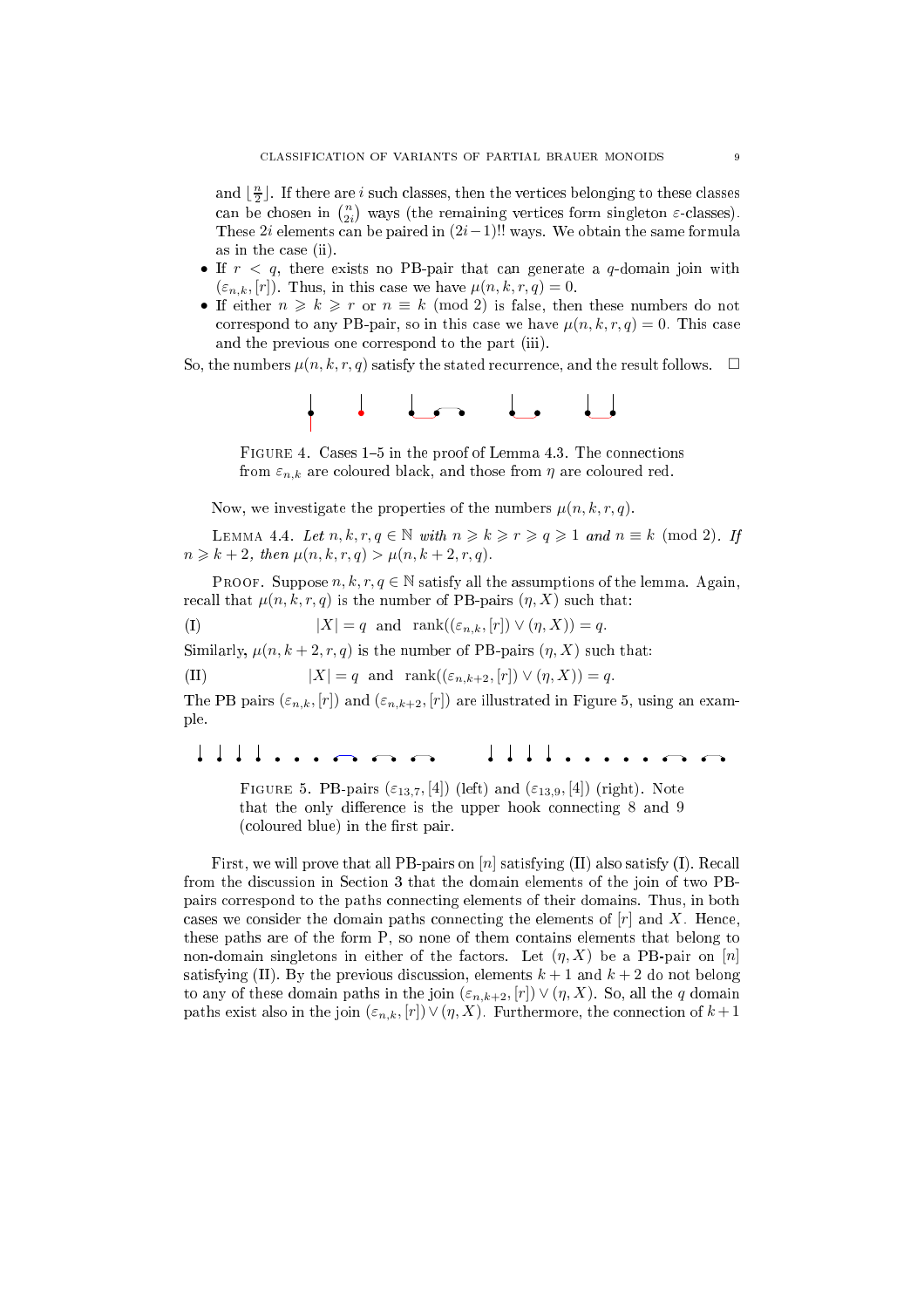and  $k+2$  in  $\varepsilon_{n,k}$  does not generate a new domain path in the join  $(\varepsilon_{n,k}, [r]) \vee (\eta, X)$ , as we have  $|X| = q$  and no element of X can appear in two domain paths, so the join has at most q domain paths. Thus, we have  $\mu(n, k, r, q) \geq \mu(n, k + 2, r, q)$ .

We need to prove the strict inequality. Consider the PB-pair  $(\eta, X)$ , where  $X = \{1, \ldots, q-1, k+2\}$  and  $\eta$  is the equivalence on [n] with a unique non-trivial class  ${q, k+1}$ . It is easily seen that  $(\eta, X)$  is a PB-pair of rank q. In Figure 6, we present the joins of  $(\eta, X)$  with  $\varepsilon_{n,k}$  and  $\varepsilon_{n,k+2}$ , respectively. Note that the ranks

# 

FIGURE 6. The joins of PB-pairs  $(\varepsilon_{13,7}, [4])$  (left) and  $(\varepsilon_{13,9}, [4])$ (right) with the pair  $(\eta, X)$  in the case  $q = 3$ . The connections belonging to the PB-pairs  $(\varepsilon_{13,7}, [4])$  and  $(\varepsilon_{13,9}, [4])$  are coloured black, and those that belong to  $(\eta, X)$  are red.

of these joins are q and  $q-1$ , respectively. Thus, the PB-pair  $(\xi, Y)$  satisfies (I), but not (II). Therefore, we may conclude that  $\mu(n, k, r, q) > \mu(n, k + 2, r, q)$ .

Note that Lemma 4.4 applies only in the case when  $r \geq 1$ . Namely, it is false when  $r = 0$ , since Lemma 4.3(ii) implies that  $\mu(n, k, r, 0)$  depends only on n. Thus, the case  $r = 0$  will be discussed separately. In order to prove the classification result for  $r \geq 1$ , we prove the following:

LEMMA 4.5. Let  $n \in \mathbb{N}$ , and let  $\alpha, \beta \in \mathcal{PB}_n$  with rank $(\alpha) = \text{rank}(\beta)$ . In addition, write k and l for the number of singleton classes in  $\text{ker}(\alpha)$  and  $\text{ker}(\beta)$ , respectively. Similarly, write p and w for the number of singleton classes in  $\text{coker}(\alpha)$ and coker( $\beta$ ), respectively. If  $k = l$  and  $p = w$ , then  $\mathfrak{PB}_n^{\alpha} \cong \mathfrak{PB}_n^{\beta}$ .

PROOF. Suppose that  $k = l$  and  $p = w$ . From these equalities and rank $(\alpha)$ rank( $\beta$ ), we have  $\beta = \pi_1 \alpha \pi_2$  for some permutations  $\pi_1, \pi_2 \in \mathcal{S}_n = G(\mathcal{PB}_n)$ . Then,  $\alpha \mapsto \pi_2^{-1} \alpha \pi_1^{-1}$  determines an isomorphism  $\mathcal{PB}_n^{\alpha} \to \mathcal{PB}_n^{\beta}$ .

Now, we want to prove the classification result. In order to to that, we will need the size of the underlying set of the variant  $\mathfrak{PB}_n^{\alpha}$ . As in [12], we define the numbers  $a(k)$  by  $a(0) = a(1) = 1$  and  $a(k) = a(k-1) + (k-1)a(k-2)$  for  $k \ge 2$ . It is easy to see that  $a(k) \geq 1$  for all  $k \in \mathbb{N}$ . Thus,  $a(k) > a(k-1)$  for all  $k \geq 2$ . In [12, Proposition 4.4] it was noted that  $|\mathcal{PB}_n| = a(2n)$ .

THEOREM 4.1. Let  $m, n \in \mathbb{N}$ , and let  $\alpha \in \mathcal{PB}_m$  and  $\beta \in \mathcal{PB}_n$  with  $r =$ rank( $\alpha$ )  $\geq 1$  and  $s = \text{rank}(\beta) \geq 1$ . In addition, write k and l for the number of singleton classes in  $\text{ker}(\alpha)$  and  $\text{ker}(\beta)$ , respectively. Similarly, write p and w for the number of singleton classes in  $\operatorname{coker}(\alpha)$  and  $\operatorname{coker}(\beta)$ , respectively. Then  $\mathcal{P}\mathcal{B}_m^{\alpha} \cong \mathcal{P}\mathcal{B}_n^{\beta}$  if and only if  $m = n, k = l, p = w,$  and  $r = s$ .

PROOF. The reverse implication follows from Lemma 4.5.

Conversely, suppose that  $\mathcal{PB}_m^{\alpha} \cong \mathcal{PB}_n^{\beta}$ . As  $|\mathcal{PB}_m| = a(2m)$  and  $|\mathcal{PB}_n| = a(2n)$ , and  $\mathbb{N} \to \mathbb{N}$ :  $x \mapsto a(2x)$  is an increasing function, we have  $m = n$ . Further,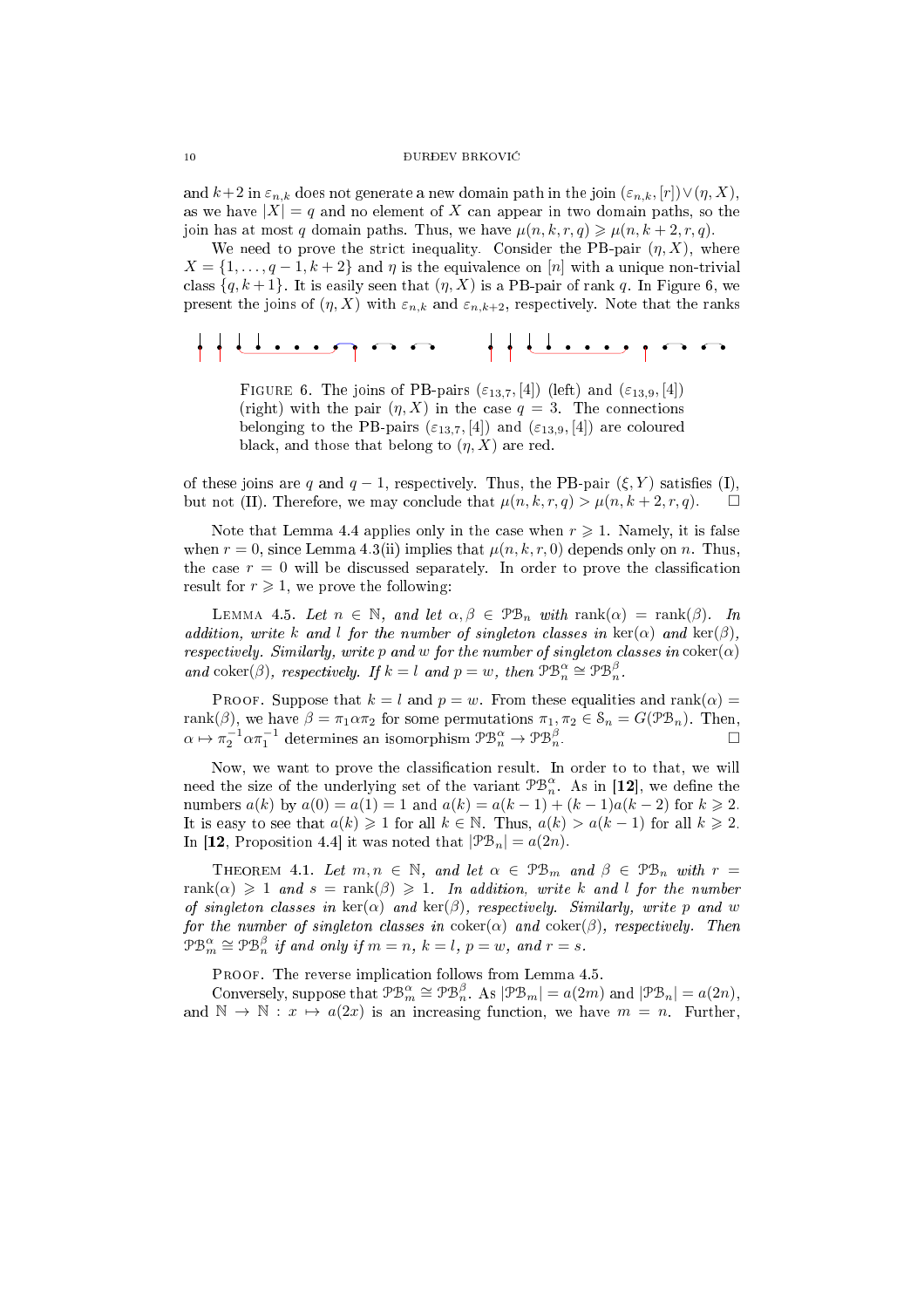by Lemma 4.1, the variants  $\mathcal{PB}_m^{\alpha}$  and  $\mathcal{PB}_n^{\beta}$  have  $r+1$  regular  $\mathcal{D}^{\alpha}$ -classes and  $s + 1$  regular  $\mathcal{D}^{\beta}$ -classes, respectively. Since isomorphisms preserve regularity and Green's classes, we have  $r = s$ . By Lemma 4.1, in variants  $\mathcal{P}\mathcal{B}_{m}^{\alpha}$  and  $\mathcal{P}\mathcal{B}_{n}^{\beta}$ , for  $q = r$  we have  $\mu(n, k, r, r) = |D_r^{\alpha}/\mathcal{L}^{\alpha}|$  and  $|D_q^{\beta}/\mathcal{L}^{\beta}| = \mu(n, l, r, r)$ , respectively. Since  $r \geq 1$  and isomorphism preserves the number of these  $\mathcal{L}$ -classes, Lemma 4.4 gives  $k = l$ . Similarly, Lemma 4.2 and Lemma 4.4 give  $p = w$ .

Remark 4.1. Note that, in the proof of Theorem 4.1, we have shown that  $\mathcal{PB}_m^{\alpha} \cong \mathcal{PB}_n^{\beta}$  implies  $m = n$  and  $r = s$  (this part of the proof does not require the assumption  $r, s \geqslant 1$ .

## 5. Sandwi
h element of rank zero

Our proof of the classification result does not apply in the case when the sandwich element has rank 0. We consider this case separately. It is natural to expect that the same criterion holds:

HYPOTHESIS 5.1. Let  $n \in \mathbb{N}$ , and let  $\alpha, \beta \in \mathcal{PB}_n$  with  $\text{rank}(\alpha) = \text{rank}(\beta) = 0$ . In addition, write k and l for the number of singleton classes in  $\ker(\alpha)$  and  $\ker(\beta)$ , respectively. Similarly, write p and w for the number of singleton classes in  $\text{coker}(\alpha)$ and coker( $\beta$ ), respectively. Then  $\mathfrak{PB}_n^{\alpha} \cong \mathfrak{PB}_n^{\beta}$  if and only if  $k = l$  and  $p = q$ .

The reverse implication was proved in Lemma 4.5. However, for the direct implication, our previous approach does not work, since we have  $\mu(n, k, 0, 0) =$  $\mu(n, l, 0, 0)$  even if  $k \neq l$ . Furthermore, since rank $(\alpha) = \text{rank}(\beta) = 0$ , by (4.1) we have

$$
P_1^{\alpha} = P_2^{\alpha} = P^{\alpha} = \{ \sigma \in \mathcal{PB}_n : \text{rank}(\sigma) = 0 \} = P^{\beta} = P_1^{\beta} = P_2^{\beta}
$$

which is the unique regular  $\mathcal{D}^{\alpha}$ - and  $\mathcal{D}^{\beta}$ -class in  $\mathcal{PB}_n^{\alpha}$  and  $\mathcal{PB}_n^{\beta}$ , respectively. It is easily seen that this set is a rectangular band, where the sandwich operation oin
ides with the original operation (for any sandwi
h element). Therefore, we annot hope for any progress by onsidering the regular subsemigroup. In addition, all the elements of  $\mathcal{P}_n \setminus P^\alpha$  form singleton  $\mathcal{J}^\alpha$ -classes ( $\mathcal{J}^\beta$ -classes), which are above the regular  $\mathcal{D}^{\alpha} = \mathcal{J}^{\alpha}$ -class  $(\mathcal{D}^{\beta} = \mathcal{J}^{\beta}$ -class), and no other pair of  $\mathcal{J}^{\alpha}$ -classes ( $\mathcal{J}^{\beta}$ -classes) are related. For this reason, even if  $k \neq l$ , the  $\leq_{\mathcal{J}}$ -structure of the semigroups is the same.

In spite of these similarities, these variants are not necessarily isomorphic. To show that, we need to consider the Green's preorders  $\leqslant_{\mathcal{L}^{\alpha}}$  and  $\leqslant_{\mathcal{R}^{\alpha}}$  on  $\mathcal{PB}_n^{\alpha}$ . Since  $id_n$  is the left- and right- identity for  $\mathfrak{PB}_n$ , [12, Remark 3.8] gives

(5.1) 
$$
\sigma \leq_{\mathbb{R}^{\alpha}} \tau \Leftrightarrow \sigma \leq_{\mathbb{R}} \tau \alpha
$$
 and  $\sigma \leq_{\mathbb{R}^{\beta}} \tau \Leftrightarrow \sigma \leq_{\mathbb{R}} \tau \beta$ ,

for  $\sigma \in P_1^{\alpha} = P^{\alpha} = P_1^{\beta}$  and  $\tau \in \mathfrak{PB}_n$ . From [43, Theorem 8] follows the characterization of relation  $\leqslant_{\mathcal{R}}$  in  $\mathcal{PB}_n$ .

$$
(5.2) \qquad \sigma \leqslant_{\mathcal{R}} \tau \Leftrightarrow N_U(\sigma) \supseteq N_U(\tau)
$$

for  $\sigma, \tau \in \mathfrak{PB}_n$ . Now, we provide a simple example in which the difference in the case  $k \neq l$  is easily seen:

,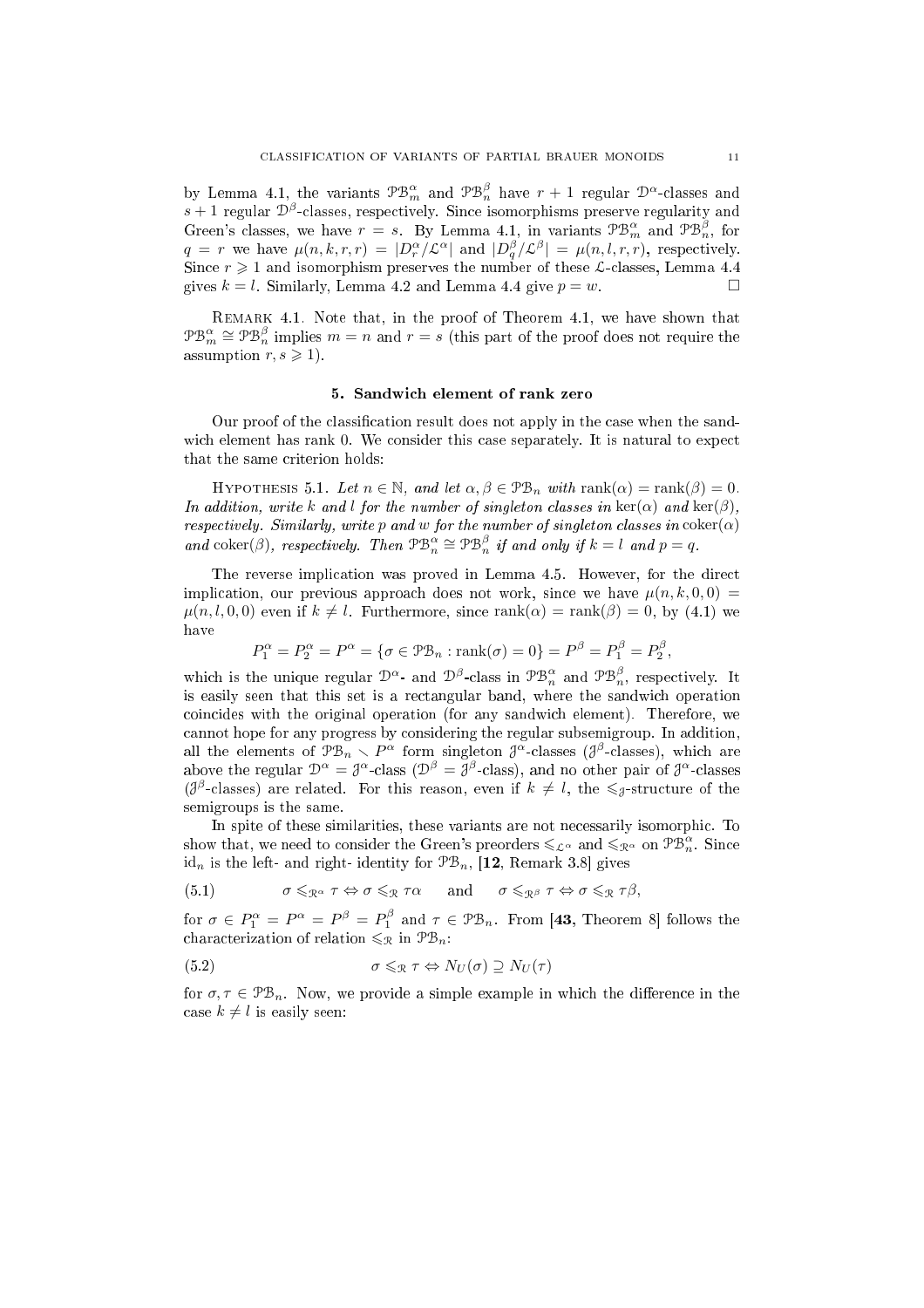EXAMPLE 5.1. Let  $n = 2$  and consider  $\alpha =$  and  $\beta =$  Then,  $k = 2, l = 0$ and  $p = w = 0$ . Using (5.1) and (5.2), one can easily verify that Figure 7 depicts the  $\leqslant_{\mathcal{R}^{\alpha}}$ -relations and  $\leqslant_{\mathcal{R}^{\beta}}$ -relations in  $\mathcal{PB}_2^{\alpha}$  and  $\mathcal{PB}_2^{\beta}$ , respectively. Since isomorphisms preserve Green's preorders and Green's classes, we clearly have  $\mathcal{PB}_2^\alpha \not\cong \mathcal{PB}_2^\beta.$ 



FIGURE 7. The relations among the  $\mathbb{R}^{\alpha}$ -classes of  $\mathbb{P}\mathbb{B}^{\alpha}_2$  (left) and the relations among the  $\mathcal{R}^{\beta}$ -classes of  $\mathcal{PB}_2^{\beta}$  (right).

Thus, in order to prove Hypothesis 5.1, one should consider the distribution of non-regular  $\mathbb{R}^{\alpha}$ -classes above the regular ones and symmetrically, the distribution of non-regular  $\mathcal{L}^{\alpha}$ -classes above the regular ones.

We give an additional result which might prove useful in this direction of investigation. Recall from [50] that a semigroup S is an *inflation* of a semigroup T if T is a subsemigroup of S and there exists a mapping  $\phi : S \to T$  such that  $\phi(\sigma) = \sigma$ for  $\sigma \in T$  and  $\sigma \tau = \phi(\sigma) \phi(\tau)$  for  $\sigma, \tau \in S$ .

Now, we may prove:

PROPOSITION 5.1. Let  $n \in \mathbb{N}$  and let  $\alpha \in \mathfrak{PB}_n$  with rank $(\alpha) = 0$ . Then, the variant  $\mathfrak{PB}_n^{\alpha}$  is the inflation of the rectangular band

(5.3) 
$$
Reg(\mathcal{P}\mathcal{B}_{n}^{\alpha}) = P^{\alpha} = \{ \sigma \in \mathcal{P}\mathcal{B}_{n} : \text{rank}(\sigma) = 0 \}
$$

along the map  $\phi : \mathfrak{PB}_n \to P^\alpha : \xi \mapsto \xi \alpha \xi$ .

PROOF. From the discussion following Hypothesis 5.1 we have (5.3) and it follows that  $P^{\alpha}$  is a subsemigroup of  $\mathcal{PB}_{n}^{\alpha}$ . Furthermore, since  $\text{rank}(\alpha) = 0$ , it is easily seen that  $\sigma \alpha \sigma = \sigma$  for any  $\sigma \in P^{\alpha}$ , and  $\alpha \tau \alpha = \alpha$  for any  $\tau \in \mathcal{PB}_n$ . Thus, for  $\sigma, \tau \in \mathcal{PB}_n$  we have  $\phi(\sigma) \star_{\alpha} \phi(\tau) = (\sigma \alpha \sigma) \alpha(\tau \alpha \tau) = \sigma (\alpha \sigma \alpha \tau \alpha) \tau = \sigma \alpha \tau = \sigma \star_{\alpha} \tau$ .

It is easily seen that any isomorphism of variants preserves the sizes of the pre-images under  $\phi$  of the elements of  $P^{\alpha}$ . Thus, if variants  $\mathcal{PB}_n^{\alpha}$  and  $\mathcal{PB}_n^{\beta}$  have different sets, counted with multiplicities, of sizes of pre-images under  $\phi_{\alpha} : \xi \mapsto \xi \star_{\alpha} \xi$ and  $\phi_{\beta} : \xi \mapsto \xi \star_{\beta} \xi$ , respectively, of the set  $P^{\alpha} = P^{\beta}$ , they are non-isomorphic. However, the reverse implication does not hold. Namely, in Example 5.1, both  $\mathfrak{PB}_n^{\alpha}$ and  $\mathcal{PB}_n^{\beta}$  have the same set of sizes of the pre-images under  $\phi_{\alpha}$  and  $\phi_{\beta}$ , respectively,  $\{1, 1, 3, 5\}$ , but are proved to be non-isomorphic.

A
knowledgements. This work was supported by the Serbian Ministry of Education, Science and Technological Development through the Mathematical Institute of the Serbian A
ademy of S
ien
es and Arts. The author would like to thank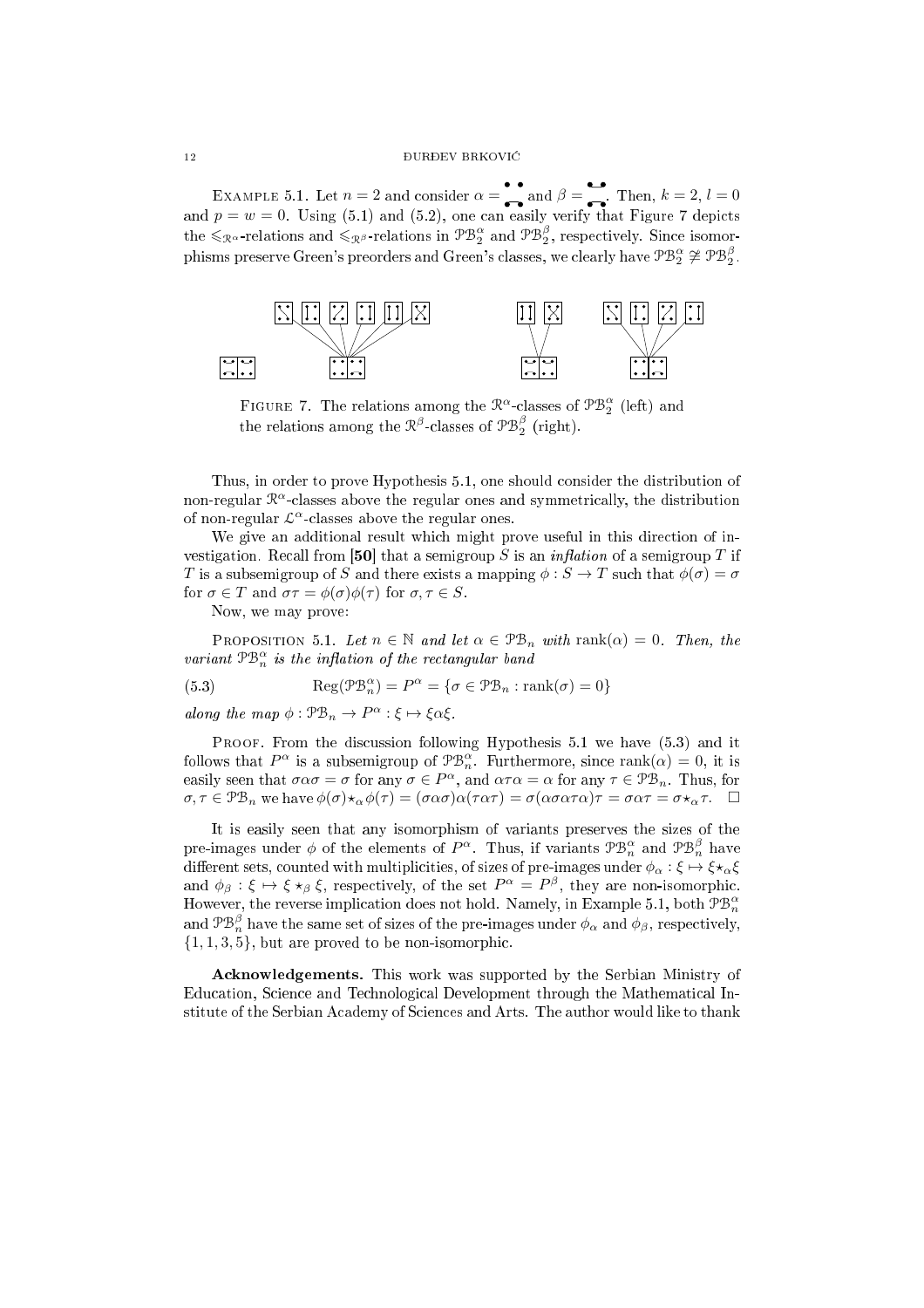the referee for their suggestions, whi
h greatly improved the readability of the paper. Additionally, the author thanks Prof. James East for his immensely helpful omments, and Prof. Volodymyr Mazor
huk, for suggesting Proposition 5.1.

### Referen
es

- 1. K. Auinger, I. Dolinka, M. V. Volkov, Equational theories of semigroups with involution, J. Algebra 369 (2012), 203-225.
- 2. M. Borisavljević, K. Došen, Z. Petrić, Kauffman monoids, J. Knot Theory Ramifications 11  $(2002), 127-143.$
- 3. W. P. Brown, *Generalized matrix algebras*, Can. J. Math. 7 (1955), 188-190.
- 4. K. Chase, Sandwich semigroups of binary relations, Discrete Math. 28 (1979), 231-236.
- , Maximal groups in sandwich semigroups of binary relations, Pacific J. Math. 100  $(1982), 43-59.$
- 6. R. Chinram, Green's relations and regularity of generalized semigroups of linear transforma $tions, Lobachevskii J. Math. 30 (2009), 253-256.$
- 7. I. Dolinka, J. East, Variants of finite full transformation semigroups, Int. J. Algebra Comput. 25 (2015), 1187-1222.
- <sub>1</sub>, Semigroups of rectangular matrices under a sandwich operation, Semigroup Forum  $8.$ 96 (2018), 253-300.
- 9. I. Dolinka, J. East, A. Evangelou, D. FitzGerald, N. Ham, J. Hyde, N. Loughlin, Enumeration of idempotents in diagram semigroups and algebras, J. Comb. Theory, Ser. A <sup>131</sup> (2015),  $119 - 152.$
- 10. I. Dolinka, J. East, A. Evangelou, D. FitzGerald, N. Ham, J. Hyde, N. Loughlin, J. Mit
hell, Enumeration of idempotents in planar diagram monoids, J. Algebra  $522$  (2019), 351-385.
- 11. I. Dolinka, J. East, R. Gray, Motzkin monoids and partial Brauer monoids, J. Algebra 471  $(2017), 251-298.$
- 12. I. Dolinka, I. Đurđev, J. East, Sandwich semigroups in diagram categories, Int. J. Algebra Comput. (to appear), available at https://arxiv.org/pdf/1910.10286.pdf
- 13. I. Dolinka, I. Đurđev, J. East, P. Honyam, K. Sangkhanan, J. Sanwong, W. Sommanee, Sandwich semigroups in locally small categories I:Foundations, Algebra Univers. 79 (2018), Article 75, 53 pp. Arti
le 75, 53 pp.
- $14.$ , Sandwich semigroups in locally small categories II: Transformations, Algebra Univers. <sup>79</sup> (2018), Arti
le 76, 35 pp.
- 15. J. East, Generators and relations for partition monoids and algebras, J. Algebra 339 (2011),  $1 - 26$
- 16. , Partition monoids and embeddings in 2-generator regular \*-semigroups, Period. Math. Hung. 69 (2014), 211-221.
- 17.  $\_\_\_\_\$ , Idempotents and one-sided units in infinite partial Brauer monoids, J. Algebra 534  $(2019), 427-482.$
- 18. J. East, A. Egri-Nagy, J.D. Mitchell, Y. Péresse, Computing finite semigroups, J. Symb. Comput. 92 (2019), 110-155.
- 19. J. East, R. Gray, Diagram monoids and Graham-Houghton graphs: idempotents and generating sets of ideals, J. Comb. Theory, Ser. A  $146$  (2017), 63-128.
- 20. J. East, N. Ruškuc, Congruences on infinite partition and partial Brauer monoids, Mosc. Math. J. (to appear), available at https://arxiv.org/abs/1809.07427
- 21. O. Ganyushkin, V. Mazorchuk, Classical Finite Transformation Semigroups, Algebra Appl. 9, Springer, 2009.
- 22. N. Guay, S. Wilcox, Almost cellular algebras, J. Pure Appl. Algebra 219 (2015), 4105-4116.
- 23. T. Halverson, E. delMas, Representations of the Rook-Brauer algebra, Commun. Algebra 42  $(2014), 423-443.$
- 24. T. Halverson, A. Ram, Partition algebras, Eur. J. Comb. 26 (2005), 869-921.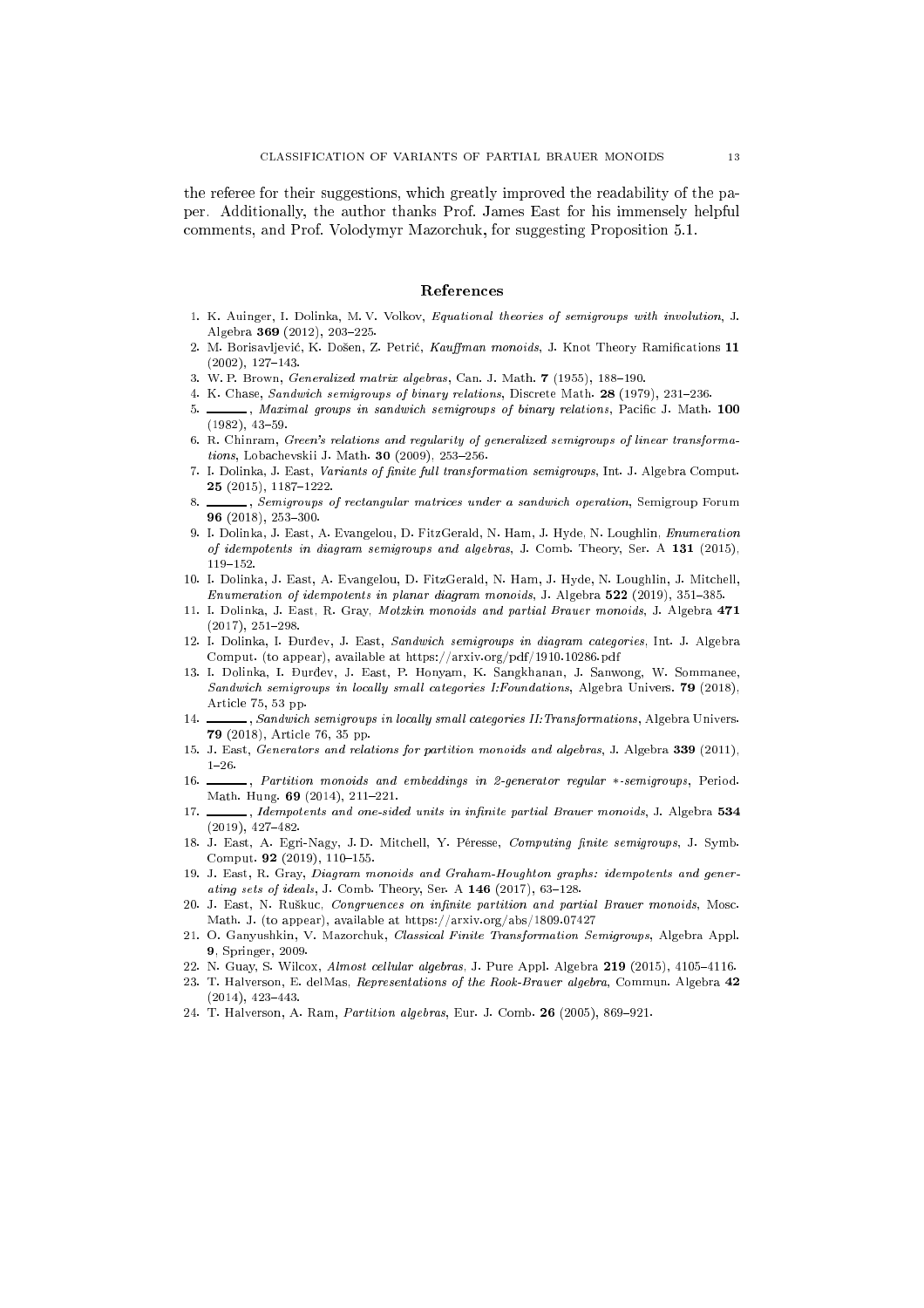#### ${\bf \small 14}\qquad \qquad {\bf \small 19}\qquad \qquad {\bf \small 10}\qquad {\bf \small 14}$

- 25. J.B. Hickey, Semigroups under a sandwich operation, Proc. Edinb. Math. Soc. 26 (1983),
- $\Box$ , On variants of a semigroup, Bull. Aust. Math. Soc. 34 (1986), 447-459. 26.
- 27. V. F. R. Jones, *Index for subfactors*, Invent. Math. **72** (1983), 1-25.
- 28.  $\_\_\_\_\_\_\_\$  Hecke algebra representations of braid groups and link polynomials, Ann. Math. (2) 126 (1987), 335-388.
- $\Box$ , The Potts model and the symmetric group, in Subfactors: Proceedings of the 29. Tanigu
hi Symposium on Operator Algebras (Kyuzeso, 1993), World S
i. Publishing, 1994,
- 30. L. H. Kauffman, State models and the Jones polynomial, Topology 26 (1987), 395-407.
- 31. , An invariant of regular isotopy, Trans. Am. Math. Soc. 318 (1990), 417-471.
- 32. Knots and diagrams, in Lectures at KNOTS '96 (Tokyo), World Sci. Publishing, 1997, 123-194.
- 33. Y. Kemprasit, Regularity and unit-regularity of generalized semigroups of linear transformations, Southeast Asian Bull. Math.  $25$  (2002), 617-622.
- 34. T. A. Khan, M. V. Lawson, Variants of regular semigroups, Semigroup Forum <sup>62</sup> (2001), 358-374
- 35. G. Kudryavtseva, V. Mazorchuk, On presentations of Brauer-type monoids, Cent. Eur. J. Math.  $4(2006)$ ,  $413-434$ .
- 36. Kwok Wai Lau, D.G. FitzGerald, Ideal structure of the Kauffman and related monoids, Commun. Algebra 34 (2006), 2617-2629.
- 37. E. S. Lyapin, Semigroups (in Russian), Gosudarstv. Izdat. Fiz.-Mat. Lit., 1960.
- 38. K.D. Magill Jr., Semigroup structures for families of functions. II. Continuous functions, J. Aust. Math. Soc. 7 (1967), 95-107.
- 39. K. D. Magill Jr., S. Subbiah, Green's relations for regular elements of sandwi
h semigroups. I. General results, Pro
. Lond. Math. So
. (3) <sup>31</sup> (1975), 194210.
- 40. P. Martin, Temperley-Lieb algebras for nonplanar statistical mechanics—the partition algebra  $construction$ , J. Knot Theory Ramifications 3 (1994), 51-82.
- 41.  $\_\_\_\_\$ n diagram categories, representation theory, statistical mechanics, chapter 6 of Noncommutative rings, group rings, diagram algebras and their applications. International conference, University of Madras, Chennai, India, December 18-22, 2006, Contemp. Math. 456, American Mathematical Society, Providence, RI, 2008, 99-136.
- 42. P. Martin, V. Mazor
huk, On the representation theory of partial Brauer algebra, Q. J. Math. 65 $(1)$   $(2014)$ ,  $225-247$ .
- 43. V. Mazorchuk, On the structure of Brauer semigroup and its partial analogue, Problems in Algebra 13 (1998),  $29-45$ .
- 44.  $\ldots$ , Endomorphisms of  $\mathfrak{B}_n$ ,  $\mathfrak{B}_n$ , and  $\mathfrak{C}_n$ , Commun. Algebra 30 (2002), 3489-3513.
- 45. S. Mendes-Gonçalves, R. P. Sullivan, Regular elements and Green's relations in generalized transformation semigroups, Asian-Eur. J. Math. 6 (2013), Article 1350006, 11 pp.
- 46. P. A. A. Muhammed, Crossonne
tions and variants of the ful l transformation semigroup, Acta Sci. Math. (Szeged) 84 (2018), 377-399.
- 47. W.D. Munn, On semigroup algebras, Math. Proc. Camb. Philos. Soc. 51 (1955), 1-15.
- 48. S. K. S. Nambooripad, The natural partial order on a regular semigroup, Pro
. Edinb. Math. Soc., II. Ser. 23 (1980), 249-260.
- 49. C. Stroppel, *Categorification of the Temperley-Lieb category, tangles, and cobordisms via* projective functors, Duke Math. J.  $126$  (2005), 547-596.
- 50. T. Tamura, Semigroups satisfying identity  $xy = f(x, y)$ , Pac. J. Math. 31 (1969), 513-521.
- 51. H. N. V. Temperley, E. H. Lieb, Relations between the "percolation" and "colouring" problem and other graph-theoretical problems associated with regular planar lattices: some exact results for the "percolation" problem, Proc. R. Soc. Lond., Ser. A  $322$  (1971), 251-280.
- 52. G.Y. Tsyaputa, Transformation Semigroups with the Deformed Multiplication, Bull. Univ. Kiev, Ser.s: Phys. Math. 3 (2003), 82-88 (Ukranian).